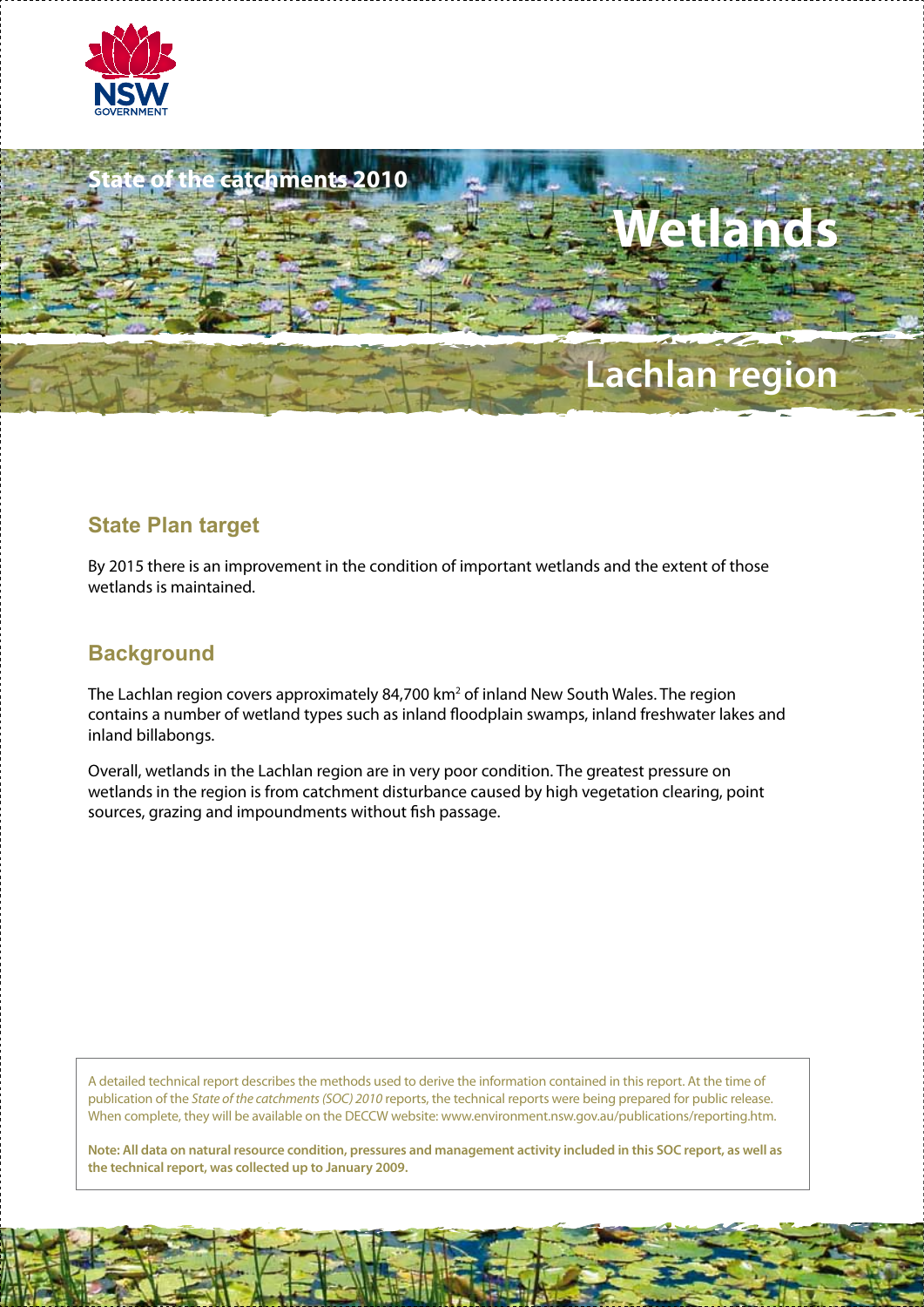# **Map of the catchment**



# **Assessment**

Specific sites have been mapped for this report as NSW wetlands are neither comprehensively nor consistently mapped. The state target specifies that only 'important' wetlands be assessed; the sites reported on in this document are therefore internationally, nationally and regionally important but may not be representative of all wetlands in the region.

The state target reports only on freshwater wetlands in NSW and does not include riverine, estuarine or tidal wetlands.

## **Condition**

**2**

Wetland 'extent' refers to the condition of the inundated area and the vegetation that depends on it. A state-wide methodology is currently being developed by DECCW to determine the minimum and maximum extent of each wetland. Until this method has been developed and consistent mapping is carried out for all regions, the extent of NSW wetlands cannot be compared or comprehensively reported on.

### *Indicators of condition*

In general, there is a lack of available data on the condition of NSW wetlands and very few procedures or standards for collecting and analysing such data.

For the purposes of this report, 'indicators of condition' have been combined (without weighting) to produce an overall 'condition rating' for each wetland (see Table 1). This provides an overview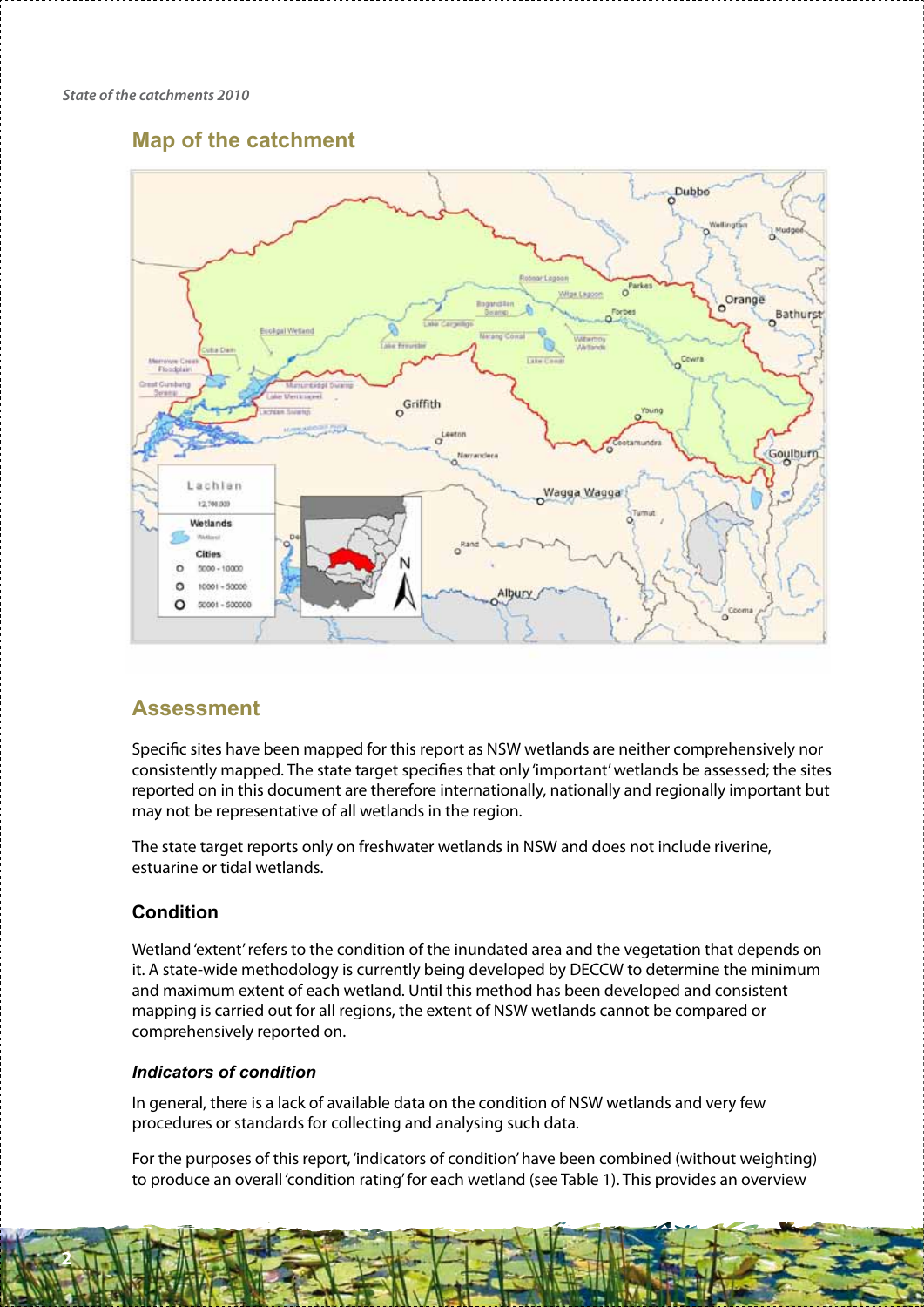of the most significant wetlands within the region and may prove useful when devising a formal methodology to assess wetlands in NSW. The value of this condition rating depends to a very large extent on the data on individual indicators; in many cases the 'indicator of condition' is based on very limited data, in some cases on pest species alone, so the overall indicator should be regarded with some caution.

Measured in the fringing zone and/or wetland, the indicators of condition assessed for the 13 most significant wetlands in the Lachlan region were:

- • **biological condition**the response of the wetland flora (eg aquatic and fringing vegetation) and fauna (eg birds, fish and invertebrates) to pressures on the ecosystem. It can be a measurement of the abundance or health of these plants and animals, or a combination of both; there is currently not much data available for many of these indicators and additional data will need to be collected in future
- **pest species** the ratio of native to introduced species of flora and fauna
- • **water quality** the condition of the water in the wetland. Water quality takes into account pH, salinity and turbidity; data can be very difficult to analyse as results can be highly variable. Analysis of a wetland's water quality is important as the water supports biota and ecological processes within the ecosystem
- • **soil condition** the physical attributes of the wetland including pH, salinity, soil moisture, erosion and modifications such as channelling works. Wetland soils contain nutrients that form the base of the food chain and store seeds and eggs of wetland flora and fauna. Soils vary according to wetland type.

|                                                        |           |              |                 | <b>Indicators</b>             |              |                         |                   |                   |              |
|--------------------------------------------------------|-----------|--------------|-----------------|-------------------------------|--------------|-------------------------|-------------------|-------------------|--------------|
| <b>Wetlands</b>                                        | Condition | <b>Trend</b> | Data confidence | Biologica<br><b>condition</b> | Pest species | quality<br><b>Water</b> | condition<br>Soil | Extent (hectares) | <b>Trend</b> |
| Overall Lachlan<br>wetlands                            |           | ?            | L               |                               |              |                         |                   |                   |              |
| Overall NSW<br>wetlands                                |           |              |                 |                               |              |                         |                   |                   |              |
| <b>Booligal Wetlands</b><br>Inland floodplain<br>swamp |           |              |                 |                               |              |                         |                   | 138.96            | ?            |
| Cuba Dam<br>(Merrowie)<br>Inland freshwater<br>lake    |           | ?            | L               |                               |              |                         |                   | 53.52             | ?            |

### **Table 1 Indicators of condition and condition rating for wetlands in the Lachlan region**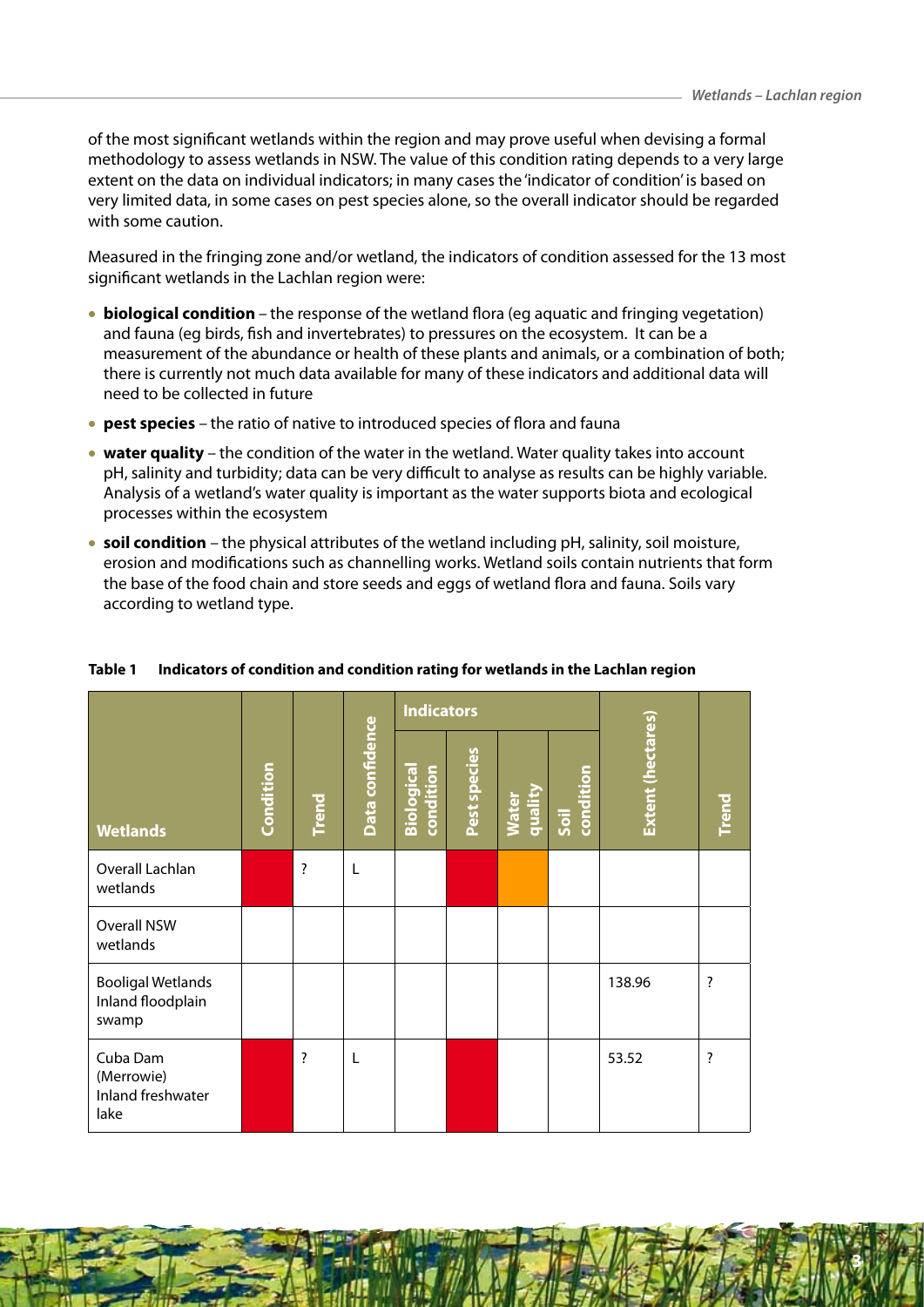*State of the catchments 2010*

| <b>Great Cumbung</b><br>Swamp<br>Inland floodplain<br>swamp | $\overline{\cdot}$ | L |  |  | 4015.42  | $\overline{\cdot}$ |
|-------------------------------------------------------------|--------------------|---|--|--|----------|--------------------|
| Lachlan Swamps<br>Inland floodplain<br>swamp                | $\overline{\cdot}$ | L |  |  | 51275.77 | $\overline{?}$     |
| Lake Brewster<br>Inland freshwater<br>lake                  | $\overline{\cdot}$ | L |  |  | 6366.54  | $\overline{\cdot}$ |
| Lake Cowal<br>Inland freshwater<br>lake                     | $\overline{\cdot}$ | L |  |  | 17415.13 | $\overline{\cdot}$ |
| Wilbertroy wetlands                                         |                    |   |  |  | 17.42    | $\overline{\cdot}$ |
| Lake Merrimajeel<br>Inland freshwater<br>lake               |                    |   |  |  | 550.4    | $\overline{\cdot}$ |
| Murrumbidgil<br>Swamp<br>Inland floodplain<br>swamp         |                    |   |  |  | 110.4    | $\overline{\cdot}$ |
| <b>Merrowie Creek</b><br>Inland floodplain<br>swamp         | $\overline{\cdot}$ | L |  |  | 18883.3  | $\overline{\cdot}$ |
| Lake Cargelligo<br>Inland freshwater<br>lake                | $\overline{\cdot}$ | L |  |  | 1255.75  | $\overline{\cdot}$ |
| Robsar Lagoon<br>Inland billabong                           | $\overline{\cdot}$ | L |  |  | 2.78     | $\overline{\cdot}$ |
| Wilga Lagoon<br>Inland billabong                            | $\overline{\cdot}$ | L |  |  | 36.83    | $\overline{?}$     |

**Condition Conditional Condition Data confidence** 

Very poor No data

**4**

| ×<br>v | . . |  |
|--------|-----|--|
|        |     |  |

| Very good | Improving | High |
|-----------|-----------|------|

Fair ↓ Declining L Low

- Poor ? Unknown
- Good 
← No change M Medium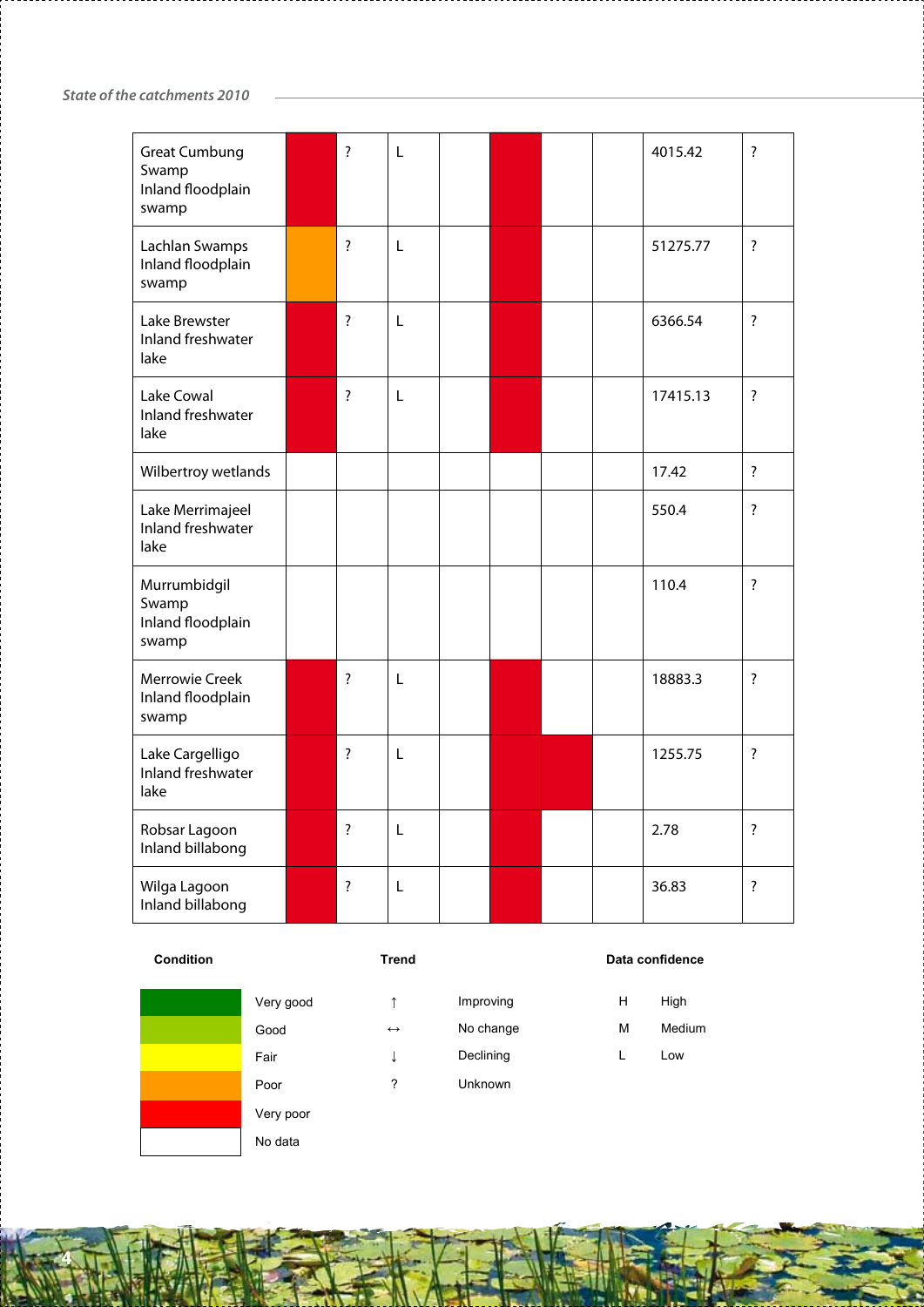Indicators of condition vary between wetland types; some indicators of condition do not apply to certain wetland types or may be scored differently between types. Various data is not available due to reasons such as a lack of raw data, lack of information on how to score certain indicators and no long-term datasets to appropriately score the indicator.

Condition indicators, such as invertebrates and vegetation, would be appropriate if data and standards were available. These will continue to be developed for future reporting cycles.

### *Condition variables*

Many variables were taken into account when calculating condition scores. Where relevant, the following variables were considered during analysis of the Lachlan region wetlands:

- • **biological condition** tree health
- **pest species** ratio of native to introduced plants, ratio of native to introduced animals
- • **water quality** total nitrogen load (kg/ha/yr), total phosphorus load (kg/ha/yr), total nitrogen (µg/L), total phosphorus (µg/L), number of algal blooms, turbidity (NTU), ambient pH, salinity (EC)
- • **soil condition** *–* ambient pH.

For detailed information on which variables were used to calculate the condition scores and how they were scored, aggregated and weighted, please see the supporting technical report.

## **Pressures**

There are a variety of 'pressures' or disturbances that adversely impact on wetlands and ultimately affect the overall condition rating. As was the case with condition assessment, a methodology has not yet been formulated to determine the pressures on individual wetlands across all NSW.

### *Indicators of pressure*

For the purposes of this report, the following 'indicators of pressure' have been combined (without weighting) to produce an overall 'pressure rating' (see Table 2).

Measured in the fringing zone, wetland, and/or hydrological catchment, the indicators of pressure assessed for the 13 most significant wetlands were:

- **catchment disturbance** modifications or changes to the catchment structure or processes that affect the wetland. Significant catchment disturbances affecting NSW wetlands include urbanisation, agriculture, vegetation clearing, infrastructure and fire
- • **hydrological disturbance** the levels of nutrients entering a wetland, water and soil chemistry, vegetation patterns, the biota present and the wetland's productivity. Drainage, damming, extraction and river regulation have greatly altered the hydrologic dynamics of many NSW wetlands
- • **habitat disturbance** both the direct removal of wetland habitat and activities that modify, damage or disturb wetland habitat areas. Disturbance to a habitat may include construction work, urban development, clearing for agriculture, recreational uses and water regulation.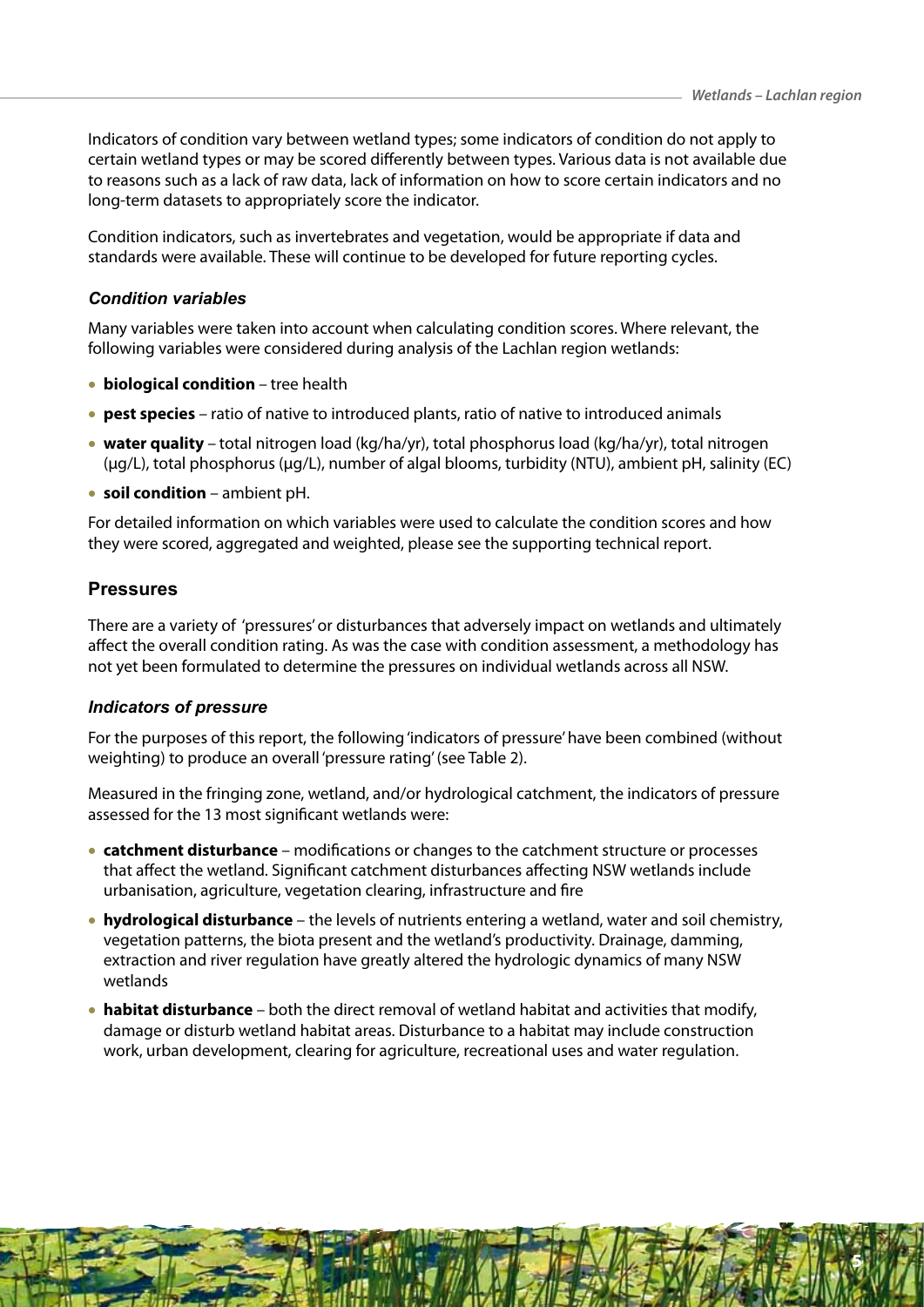|                                                       |  |                    |                 | <b>Indicators</b> |                            |                               |
|-------------------------------------------------------|--|--------------------|-----------------|-------------------|----------------------------|-------------------------------|
| <b>Wetlands</b>                                       |  | <b>Frend</b>       | Data confidence | Catchment         | Hydrologica<br>disturbance | disturbance<br><b>Habitat</b> |
| Overall Lachlan wetlands                              |  | $\overline{\cdot}$ | L               |                   |                            |                               |
| <b>Overall NSW wetlands</b>                           |  |                    |                 |                   |                            |                               |
| <b>Booligal Wetlands</b><br>Inland floodplain swamp   |  | $\overline{\cdot}$ | L               |                   |                            |                               |
| Cuba Dam (Merrowie)<br>Inland freshwater lake         |  | $\overline{\cdot}$ | L               |                   |                            |                               |
| <b>Great Cumbung Swamp</b><br>Inland floodplain swamp |  | $\overline{\cdot}$ | L               |                   |                            |                               |
| Lachlan Swamps<br>Inland floodplain swamp             |  | $\overline{\cdot}$ | L               |                   |                            |                               |
| Lake Brewster<br>Inland freshwater lake               |  | $\overline{\cdot}$ | L               |                   |                            |                               |
| Lake Cowal<br>Inland freshwater lake                  |  | $\overline{\cdot}$ | L               |                   |                            |                               |
| Wilbertroy wetlands                                   |  | $\overline{\cdot}$ | L               |                   |                            |                               |
| Lake Merrimajeel<br>Inland freshwater lake            |  | $\overline{\cdot}$ | L               |                   |                            |                               |
| Murrumbidgil Swamp<br>Inland floodplain swamp         |  | Ţ                  | L               |                   |                            |                               |
| <b>Merrowie Creek</b>                                 |  | $\overline{\cdot}$ | L               |                   |                            |                               |
| Lake Cargelligo<br>Inland freshwater lake             |  | $\overline{\cdot}$ | L               |                   |                            |                               |
| Robsar Lagoon<br>Inland billabong                     |  | $\overline{\cdot}$ | L               |                   |                            |                               |
| Wilga Lagoon<br>Inland billabong                      |  | $\overline{\cdot}$ | L               |                   |                            |                               |

## **Table 2 Indicators of pressure and overall pressure rating for wetlands in the Lachlan region**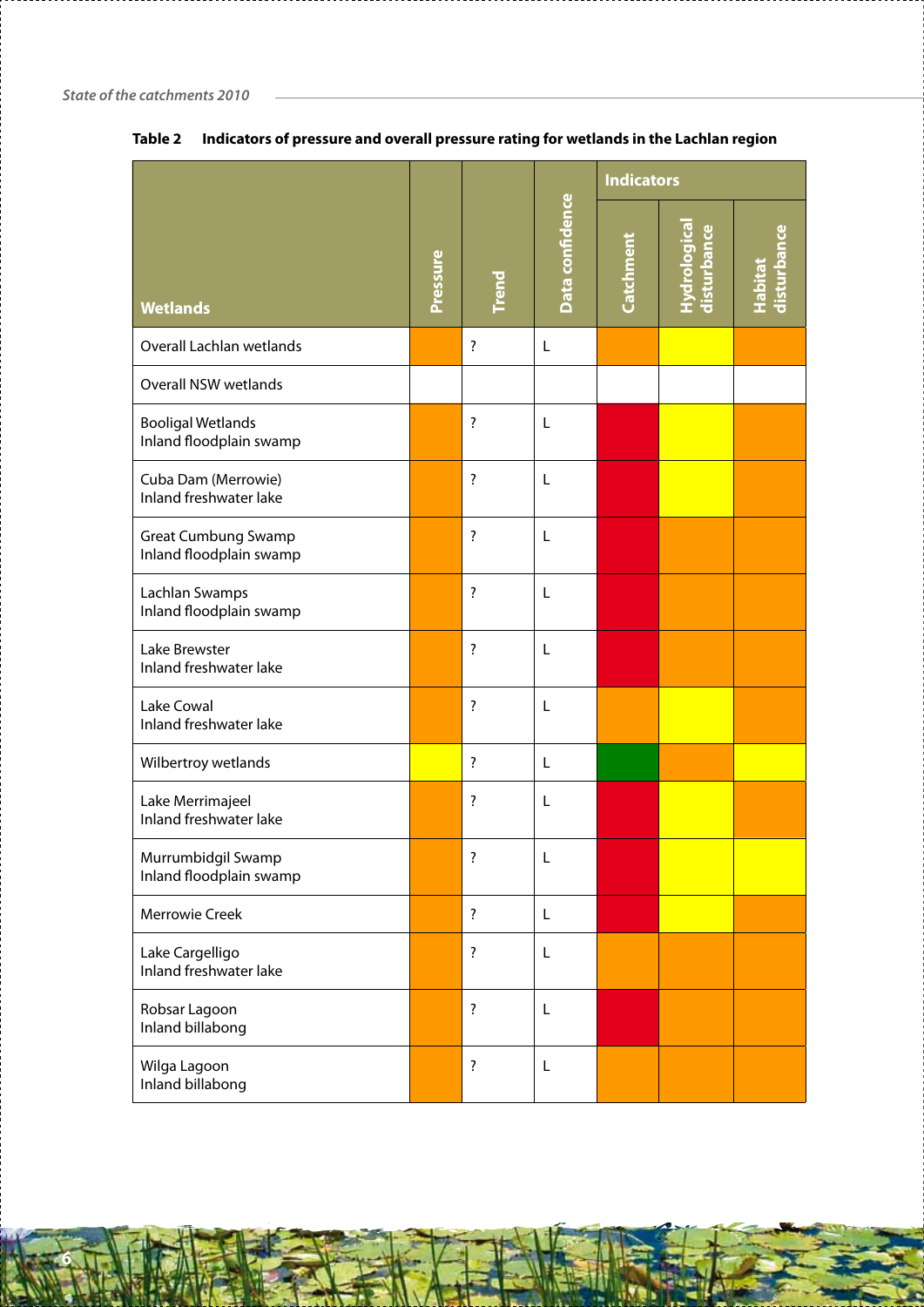

As was the case with indicators of condition, some indicators of pressure do not apply to certain wetland types or may be scored differently between types. Likewise, various data is not available due to reasons such as a lack of raw data, lack of information on how to score certain indicators and no long-term datasets to appropriately score the indicator.

### *Pressure variables*

Many variables were taken into account when calculating pressure scores. Where relevant, the following variables were considered during analysis of the 13 most significant wetlands in the Lachlan region:

- **catchment disturbance** catchment cleared (%), wetland adjoining urban areas (%), infrastructure, presence of point sources
- • **hydrological disturbance**  number and type of impoundments, river regulation, farm dam density, number of groundwater bores, density of irrigation channels
- • **habitat disturbance** recreational use (eg camping, boat ramps, parks), lakebed cropping, grazing, pugging, travelling stock routes, roads crossing and/or adjoining the wetland, wetland in a protected area (%), barriers without fish passage, presence of feral animals.

For detailed information on which variables have been considered when calculating the above pressure scores and how they are scored, aggregated and weighted, please see the supporting technical report.

## **Management activity**

Addressing the wetlands target in the Lachlan region involves implementing a number of policies and programs at both a state and regional level, which will result in the improved condition of Lachlan and other NSW wetlands.

### **State level**

The wetlands target is being addressed at the state level in numerous ways:

### *Policy*

• The draft NSW Wetlands Policy provides clear and consistent principles of management for the improvement and protection of the state's wetlands. It also aims to increase the capacity for a coordinated, cross-government approach to wetland conservation.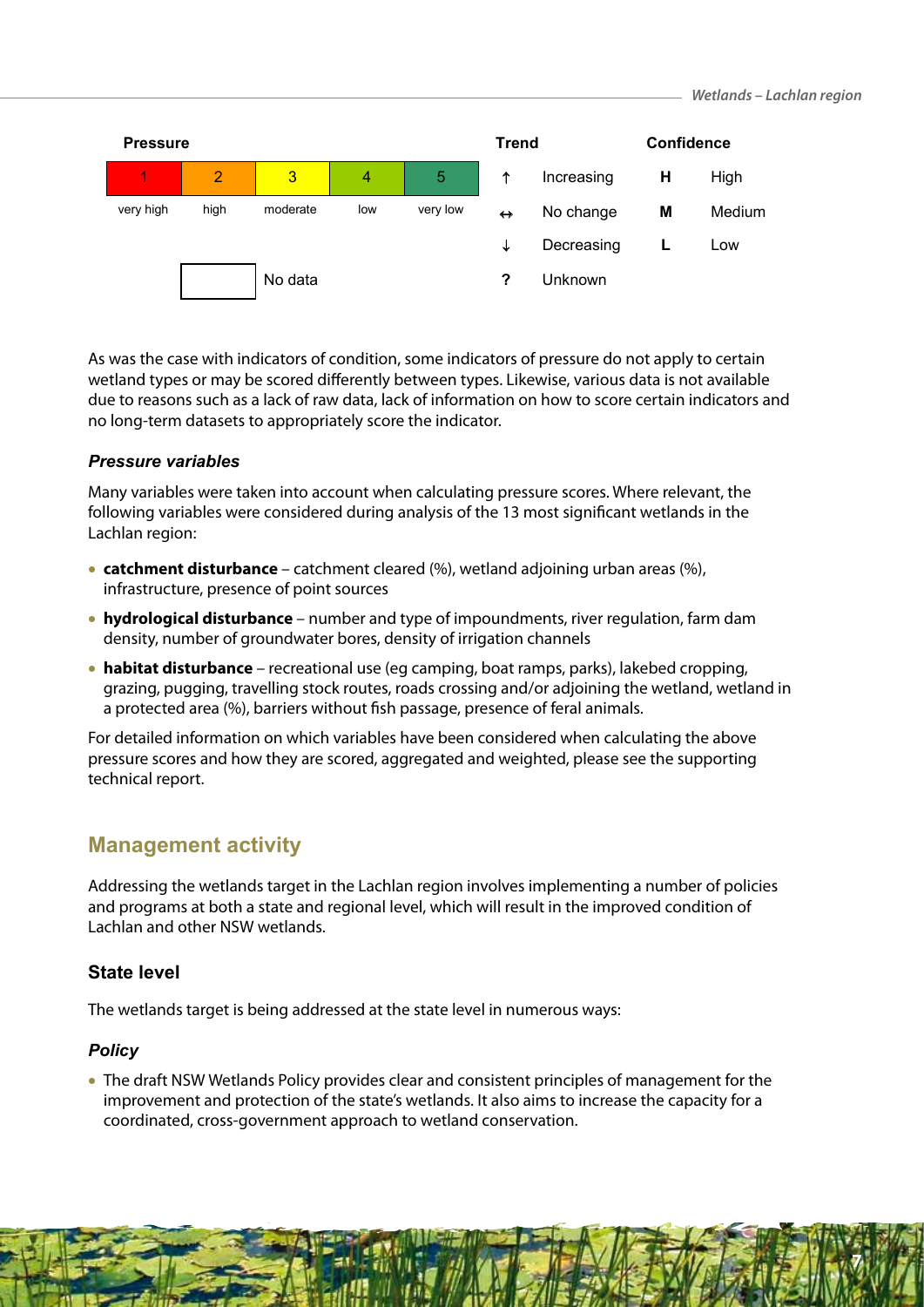### *Protection and rehabilitation*

- The NSW Wetland Recovery Program (WRP), NSW Rivers Environmental Restoration Program (RERP) and NSW Riverbank Project aim to deliver long-term and permanent benefits for ecologically significant wetlands. These programs achieve such benefits through water efficiency projects, water buy-back and projects to improve wetland management. The WRP and RERP Programs are joint initiatives with the Australian Government
- There is continuous protection and conservation of wetlands under conservation agreements and on public reserves, in wildlife refuges and on various other private and public lands
- The 2008-2018 NSW National Park Establishment Plan lists wetlands as a priority.

#### *Monitoring, evaluation and reporting*

- The NSW Integrated Monitoring of Environmental Flows measures changes in environmental flows and ecosystem responses and provides information to improve wetland conditions
- Riverbank, RERP and WRP have purchased 11,545 ML of entitlements in the Lachlan Valley that will be used to enhance wetland and river health
- An Environmental Management Plan is being prepared that will identify ecological, social and cultural assets for protection in major Lachlan region wetland complexes. It will also outline desired ecological outcomes and identify water needs.

### **Regional level**

**8**

At the regional level, the Lachlan Catchment Management Authority is undertaking various activities to achieve the state target. Specific examples include the following:

- the Lake Brewster Water Quality Improvement Project aims to restore the lake's wetland and amenity, address the water quality and hydraulic problems of the lake and associated channels, increase reliability of water supply and reduce transmission losses
- the Wetlands on Farms project is conducted in collaboration with Industry & Investment NSW. It involves farm planning services for property wetland management plans and encourages landholders to become involved in the sustainable management of wetlands on their properties through the development of wetland management plans. The target is to prepare16 plans involving eight nationally significant wetlands; plans for two properties encompass 90 per cent of the Great Cumbung Swamp
- light detection and ranging surveying of the Great Cumbung Swamp has been undertaken, with a view to modelling flows and assessing planned works to better manage available water
- • on-ground works recommended in the Hillston Rural Floodplain Management Plan will provide environmental benefits; these include reconnecting areas of floodplain vegetation, improving fish passage and, overall, improving condition of aquatic habitat
- the Lachlan River Carp Control Project aims to reduce the carp population by targeting breeding locations using mechanical control and harvesting technology. This project includes the development of a Carp Management Plan. A reduction in the carp population will result in an increase in aquatic biodiversity and improved water quality, especially in wetlands. A component of the project will identify the contribution of priority wetlands to the overall carp population using otolith (granule in inner ear) microchemistry analysis
- the Bland Incentive Grants Project in the Bland Creek subcatchment above the Lake Cowal wetland will provide coordinated grants to landholders for conservation and restoration of riparian native vegetation, erosion control, improved grazing management, cropping practices and community monitoring of native birds.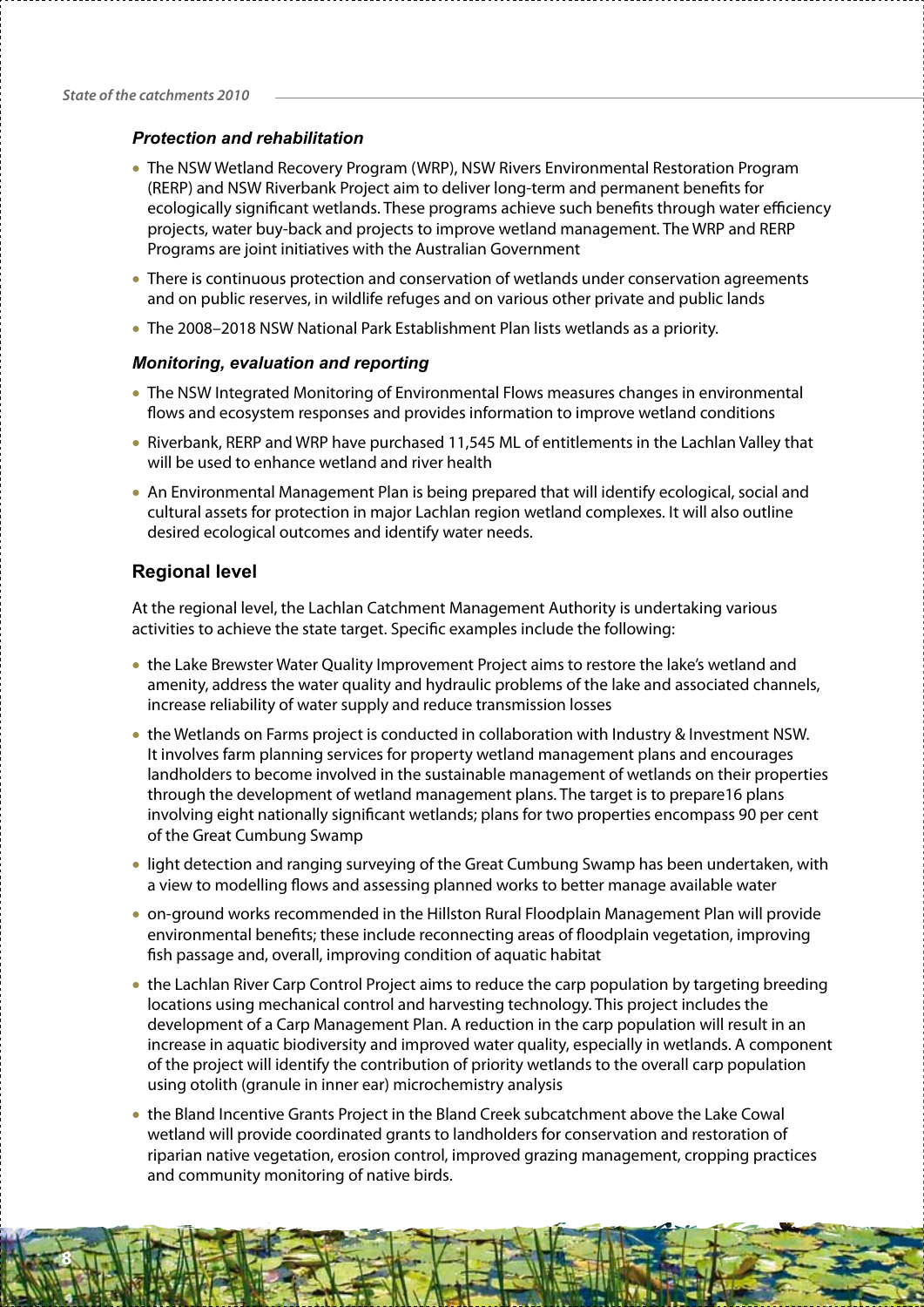# **Further reading**

- Baldwin DS, Nielsen DL, Bowen PM & Williams J 2005, *Recommended Methods for Monitoring Floodplains and Wetlands*, MDBC Publication No 72/04.
- Clarkson BR, Sorrell BK, Reeves PN, Champion PD, Partridge TR & Clarkson BD 2004, *Handbook for monitoring wetland condition*. *Coordinated monitoring of New Zealand wetlands,* A Ministry for the Environment Sustainable Management Fund Project (5105).
- Fairweather PG & Napier GM 1998, *Environmental indicators for national state of the environment reporting inland waters, Australia: State of the environment (Environmental Indicator Reports),* Department of the Environment, Canberra.
- Lloyd P & Alexander P 2003, *Wetlands Watch: A field guide for monitoring wetlands in the southern section of the Murray*-*Darling Basin* 2ndedition, NSW Murray Wetlands Working Group Inc., Albury.
- NLWRA 2004, *Assessment of data requirements and availability to address natural resource condition and trend indicators, Part A: Project Report*, National Land and Water Resources Audit, Canberra.
- Scheltinga D & Moss A 2008, *A framework for assessing the health of, and risk to, Queensland's lacustrine (lake) and palustrine (swamp) wetlands*, Queensland Environmental Protection Agency.
- Spencer C, Robertson AI & Curtis A 1998, 'Development and testing of a rapid appraisal wetland condition index in south-eastern Australia', *Journal of Environmental Management*, 54:143-159.
- Stein JL, Stein JA & Nix HA 2002, 'Spatial analysis of anthropogenic river disturbance at regional and continental scales: identifying the wild rivers of Australia', *Landscape and Urban Planning*, 60:1-25.
- Walker J & Reuter DJ 1996, *Indicators of catchment health: A technical perspective*, CSIRO Publishing, Collingwood.